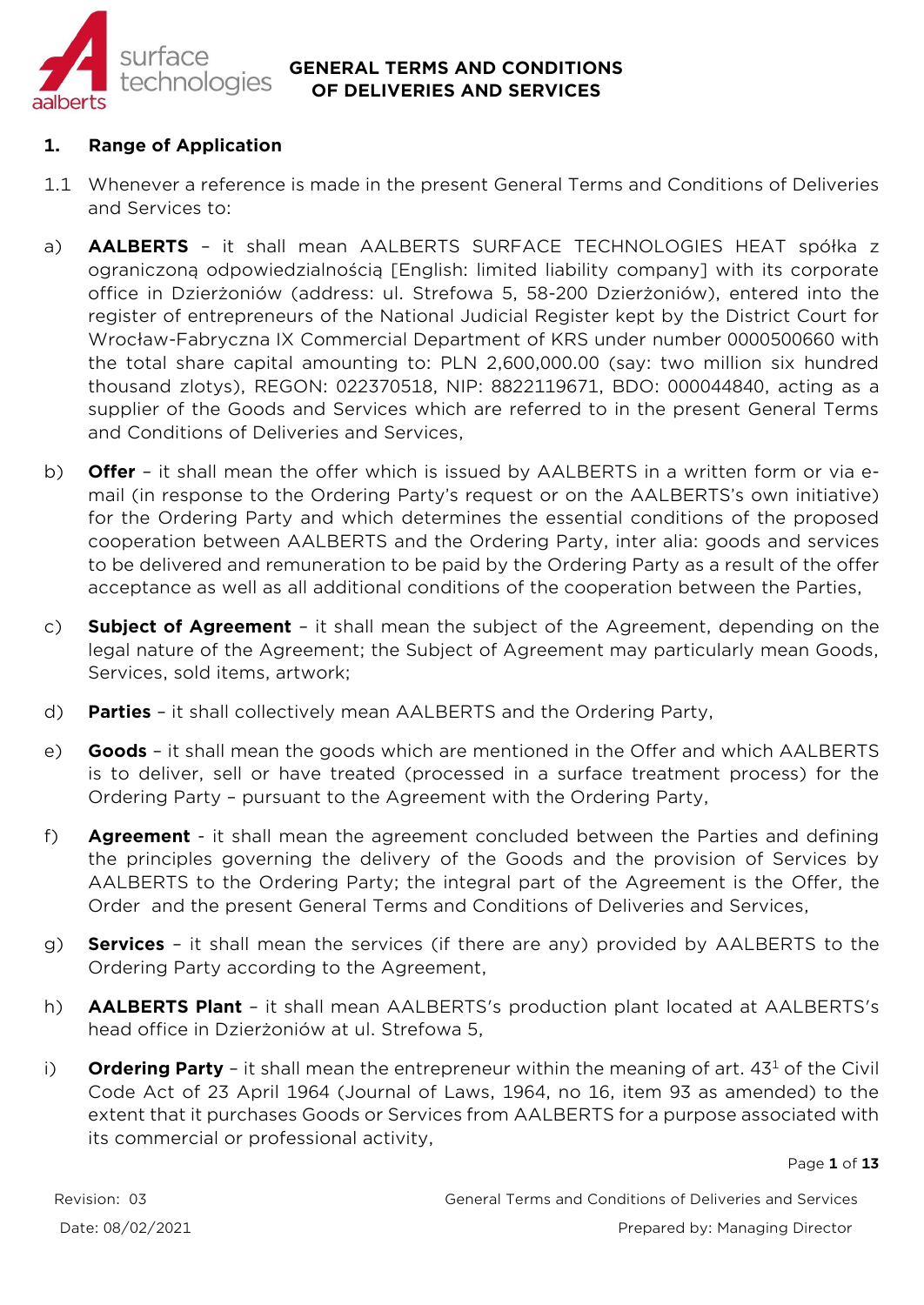

- j) **Order**  it shall mean a statement made by the Ordering Party about acceptance of the Offer for delivery of Goods and/or Services by AALBERTS.
- 1.2. The present General Terms and Conditions of Deliveries and Services are applicable to all supply, sale or service provisions contracts concluded by AALBERTS and form an integral part of these contracts unless otherwise agreed by the Parties. The Ordering Party's terms and conditions which contradict or diverge from the present General Terms and Conditions of Deliveries and Services do not apply unless the Parties have explicitly agreed otherwise in writing. The present General Terms and Conditions of Deliveries and Services are also particularly applicable when AALBERTS is aware of the Ordering Party's existing terms and conditions which contradict or diverge from the present General Terms and Conditions of Deliveries and Services but performs a specific delivery or service for the Ordering Party without objections.
- 1.3 The present General Terms and Conditions of Deliveries and Services do not apply to natural persons who are consumers within the meaning of the meaning of art.  $22<sup>1</sup>$  of the Civil Code Act of 23 April 1964 (Journal of Laws of 1964, no 16, item 93 as amended)
- 1.4 The document containing the Terms and Conditions of Deliveries and Services is stored in AALBERTS's office and made accessible upon each request to the Ordering Party or an entity which is going to become an Ordering Party in the future. Moreover, AALBERTS publishes the Terms and Conditions of Deliveries and Services on its website so that an entity which is going to become an Ordering Party while concluding a contract with AALBERTS is able to keep and reproduce this model in an ordinary course of operations.

#### **2. Conclusion of Agreements**

- 2.1 The Agreement shall be concluded when AALBERTS receives the Order from the Ordering Party in writing or by e-mail to respectively AALBERTS's correspondence address or e-mail address, as specified in the Offer, subject to sections 2.2 - 2.4 below.
- 2.2 If the Ordering Party, after submitting the Offer to him, through his action, performs a will to conclude an agreement for the goods or services described in the Offer, in particular by submitting / delivering to AALBERTS materials to be processed, such action of the Ordering Party is deemed to perform acceptance of the Offer on the terms indicated therein. The Parties are bound by the Agreement concluded in this way and further negotiations of its terms have no effect towards AALBERTS and the concluded Agreement, unless AALBERTS explicitly (in writing / by e-mail) agrees to change the terms of the Agreement.
- 2.3 In the case of Ordering Parties with whom AALBERTS remains in permanent business relations, lack of immediate response to the AALBERTS's Offer in the manner referred to in section 2.1. or 2.2. above is also considered to perform acceptance of the Offer.
- 2.4 AALBERTS's Offer may be accepted by the Ordering Party only without any reservations. Making any changes or supplements to the Offer by the Ordering Party, in particular in

Page **2** of **13**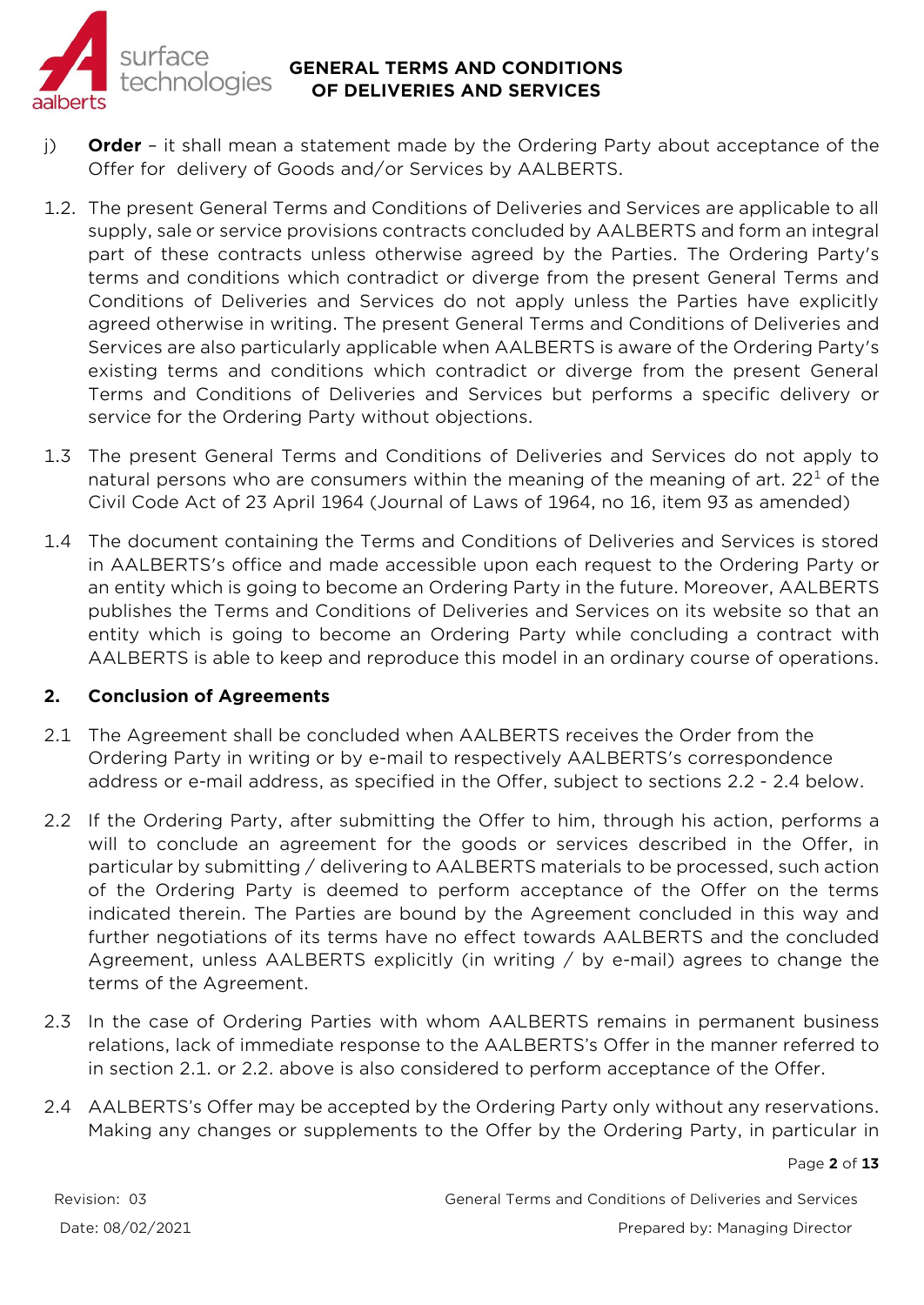

terms of its subject, method of implementation or remuneration by the Ordering Party constitutes an offer of the Ordering Party, which requires explicit (written or by e-mail) acceptance by AALBERTS. If the Ordering Party's offer is submitted to AALBERTS in accordance with the previous sentence and AALBERTS remains with the Ordering Party in permanent business relations, Article  $68<sup>2</sup>$  of the Civil Code shall not apply (exclusion of the silent acceptance of the offer by AALBERTS).

- 2.5 An Offer submitted by e-mail shall cease to be binding to AALBERTS if it is not immediately accepted upon its receipt by the Ordering Party, unless the Offer specifies its different validity period.
- 2.6 At the request of the Ordering Party, the conclusion of the Agreement may be confirmed by an order confirmation issued by AALBERTS.

## **3. Prices - Terms of Payment**

- 3.1 Unless otherwise stated in the Agreement, the prices given shall be observed as EXW prices according to Incoterms 2010 - ex works AALBERTS Plant" without packaging; the packaging shall be settled as a separate item on the invoice. The prices given do not include the costs related to the production of racks and tools which are referred to in section 6.8 of the present General Terms and Conditions of Deliveries and Services, These costs shall be settled separately on the invoice.
- 3.2 The prices provided are net prices and do not include the VAT tax. The VAT tax shall be added to the given prices according to the statutory rate applicable on the day when the invoice is issued. The VAT tax shall be included in the invoice as a separate item.
- 3.3 Unless otherwise stated in the Offer, the amount indicated in the invoice issued by AALBERTS becomes immediately due when this invoice is received by the Ordering Party. The date of payment shall be the date when the receivables are received into AALBERTS's bank account specified on the invoice received by the Ordering Party. If the Ordering Party has failed to comply with the payment terms, AALBERTS shall be entitled to charge the Ordering Party with interest on late payments.
- 3.4 The Ordering Party shall not be entitled to withhold payments by reason of any counterclaims towards AALBERTS that result from other contractual relationships or to set off payments from such counter-claims unless these claims have been accepted by AALBERTS or are indisputable or have been confirmed by a final judgement.
- 3.5. The Ordering Party's failure to fulfil the obligation to timely pay for services provided by AALBERTS or the goods delivered entitles AALBERTS to withhold the provision of further Services or the delivery of further Goods until the day when the Ordering Party has made all due payments. If these circumstances arise, AALBERTS's liability for any damage suffered by the Ordering Party for this reason shall be excluded. Within the same boundaries, the contractual tort liability for damages is excluded.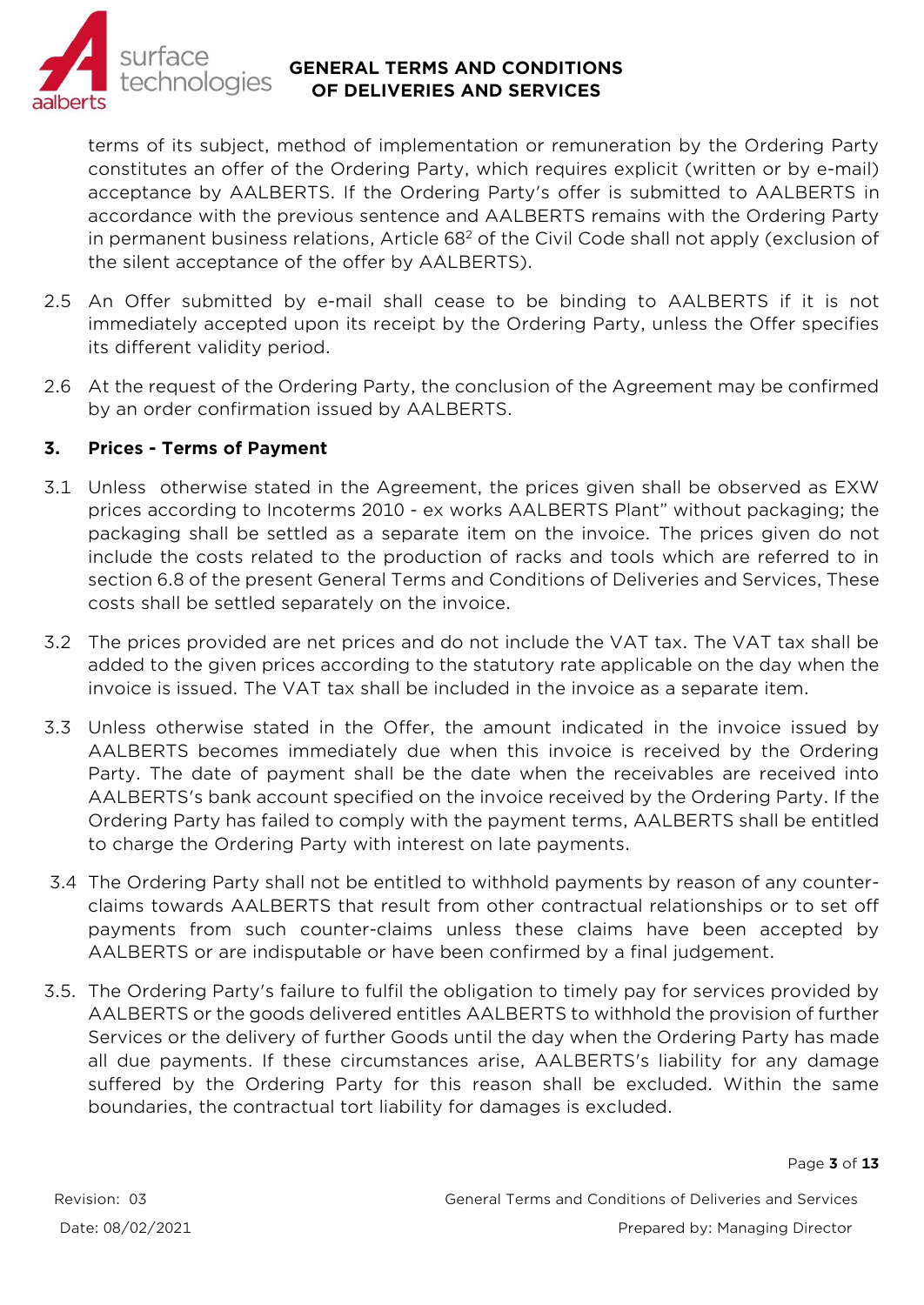

3.6. The Ordering Party guarantees that any rights directly or indirectly related to the Agreement, including the Ordering Party's receivables for non-performance or undue performance of the Agreement and additional receivables related to them (incl. interest) shall not be transferred to third parties without AALBERTS's prior consent preceding such a transfer whereas the consent should be expressed in writing or it will otherwise be invalid. The Ordering Party shall refrain from carrying out any actual or legal actions which would directly or indirectly result in replacing the Ordering Party with another entity as a creditor. The restriction especially covers the transfer, contractual and statutory subrogation, mortgage, collateral and remittance.

## **4. Ordering Party's Liabilities for State of Delivery – Semi-Products Ready for Heat Treatment**

- 4.1 The Ordering Party shall enclose an order document containing the following data with all semi-products which are provided by the Ordering Party for heat treatment:
- 4.1.1 Marking, quantity of pieces, net weight, value of parts and packaging procedure applied to the semi-products provided to AALBERTS;
- 4.1.2 Material quality (designation of the standard or the steel grade, the steel maker and recommendations concerning its treatment);
- 4.1.3 Required thermal processing, especially:
- 4.1.3.1. In case of steel grades to be carburised in accordance with PN ISO 2639:2005 or extended carburisation with a specific carbon content (e.g. At 0,35 = 0.8 + 0.4 mm) or a prescribed hardening depth with a specific value of the layer hardness and the surface hardness (e.g. Eht 550 HV1 700 HV5);
- 4.1.3.2. In case of non-alloy steels the required hardness (the Brinell, Vickers or Rockwell method). Strength shall be reliably provided by determining the same parameter by means of the Brinell, Vickers and Rockwell surface testing methods unless agreed otherwise.
- 4.1.3.3. In case of carbon or high-speed steels the required hardness level according to the Rockwell or Vickers method;
- 4.1.3.4. In case of nitrided steel the required nitriding rate;
- 4.1.3.5. In case of flame or induction hardening the required edge hardening depth including the specification of the layer hardness value and the surface hardness value and the layer of the area to be hardened;
- 4.1.3.6. In case of salt bath for gaseous nitrocarburizing and nitriding or the treatment duration or the required strength of the connecting layer, the diffusion zone and / or the nitriding zone.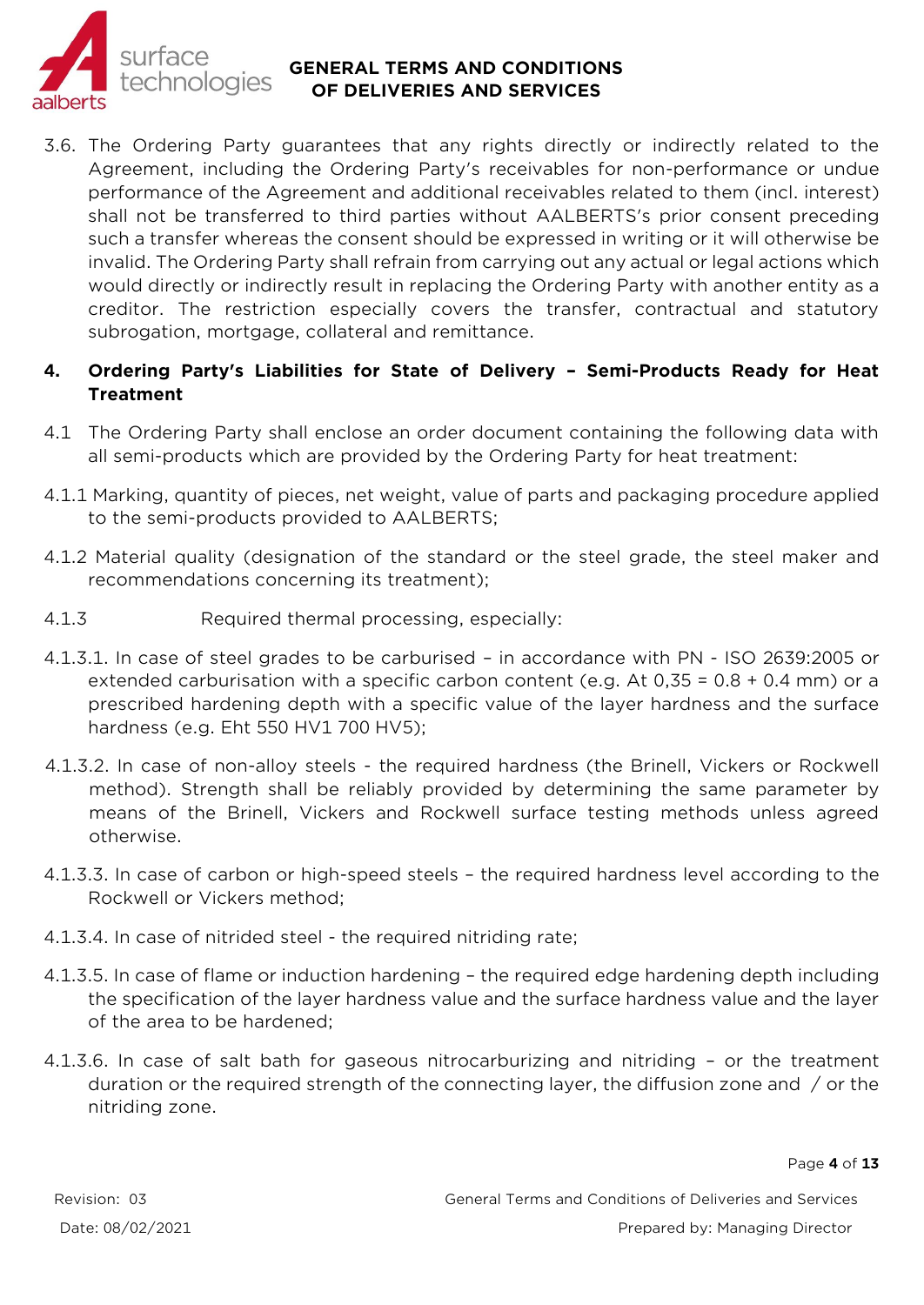

- 4.1.4 Data regarding the ordered verification procedure, verification place and weight (see: PN-82/H-04550, PN-EN 10085:2002);
- 4.1.5 Data referring to the contracted state of delivery such as e.g. "zabezpieczony przed korozją" ["protected against corrosion"], "wolny od pozostałości po obróbce lub myciu" ["free from post-treatment or washing residues"], "wypiaskowany" ["sandblasted"], "wolny od zgorzelin" ["free from scale"] etc.;
- 4.1.6 Other data and regulations necessary to achieve the required result (see: PN ISO 2639: 2005, PN-EN 10085:2002, PN-EN 10052-1999P, PN-M-01147:1989).
- 4.2 The Ordering Party shall undertake to dispatch the semi-products qualified for treatment in an adequate state - this means that the semi-products qualified for treatment should be free from scale, rolled or forged surfaces, greases, lubricants, cooling and lubricating fluids and grinding burns.
- 4.3 When a partial hardening service is ordered, it is necessary to enclose designations and / or drawings which indicate places which are to be hardened or to remain soft. If semiproducts of the same kind have been made of different steel alloys, this should be indicated. The Ordering Party should also indicate if the semi-products are welded or soldered or if they contain empty surfaces and supply unambiguous specifications and / or drawings concerning fittings of soldering joints. positioning, soldering methods, choice of solder and solder-free zones.
- 4.4 The Ordering Party should ensure that heavy or large parts are provided with adequate securing and transport instructions.
- 4.5. All additional requirements of the Ordering Party must be agreed with and approved by AALBERTS.
- 4.6. AALBERTS is not obliged to check the grade or the quality of the material used to manufacture the products made delivered by the Ordering Party.
- 4.7. AALBERTS shall not be liable for the results of the Services provided or the quality of the Goods supplied if the Ordering Party has supplied AALBERTS with improper material or material that is different from the one indicated in the order document, or if there are hidden material defects in the material supplied, or if the production or treatment process of the material supplied by the Ordering Party employed the use of chemicals, residues of which could have had adverse effect on the quality of treatment done by AALBERTS and the Ordering Party has not made it unambiguously clear in the order document.
- 4.8. AALBERTS inspects the submitted order document and the data contained therein only to check if they meet formal requirements.

## **5. Time and Date of Delivery**

5.1 The time of delivery starts not earlier than on the day when all technical issues related to

Page **5** of **13**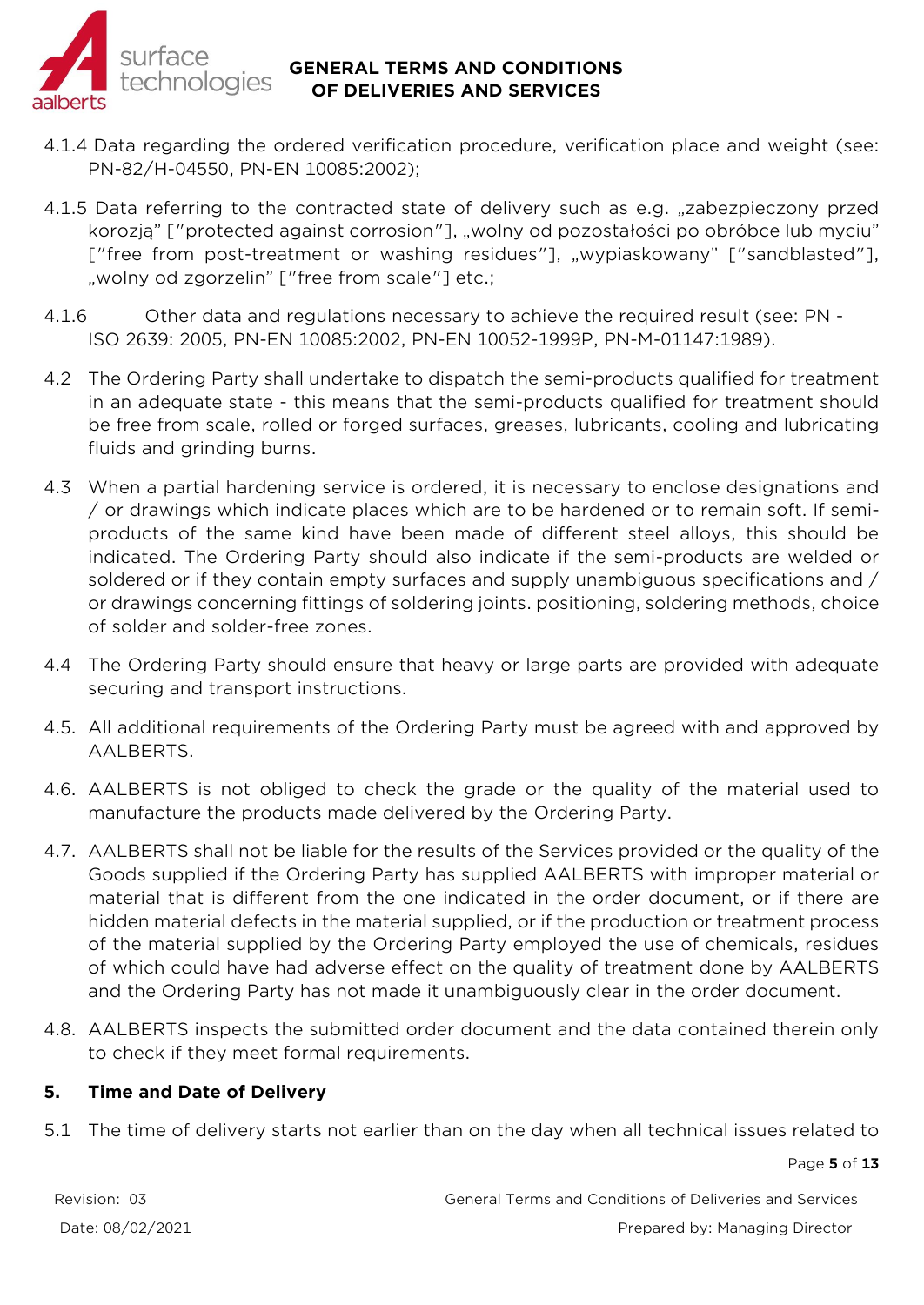

the delivery of the Goods or the provision of Services are explained, including the Ordering Party's delivery of semi-products which are referred to in section 3.1. of the General Terms and Conditions of Deliveries and Services.

5.2 AALBERTS is obliged to perform a delivery only if the Ordering Party fulfils its obligations towards AALBERTS in a correct and timely manner.

AALBERTS reserves the right to bring charges and claims, including claims for damages, against the Ordering Party in case of non-performance or improper performance of the Agreement, including the content of section 6 of the present General Terms and Conditions of Deliveries and Services.

If the Ordering Party's fails to fulfil its obligations within a specific time limit, AALBERTS may renounce the Agreement without setting an additional time limit for the Ordering Party.

- 5.3 If unpredictable circumstances which could not have been avoided despite exercising due care have occurred in course of the performance of the terms of the Agreement and prevented timely delivery or in case of force majeure, strikes, riots, governmental actions, lack of deliveries from AALBERTS's sub-suppliers, problems hindering the proper operation of AALBERTS's enterprise that are beyond AALBERTS's control or problems hindering the proper operation of enterprises of AALBERTS's sub-suppliers which have obvious influence on the performance of the terms of the Agreement, the dates of delivery shall be adequately postponed by the duration of the problem even when the delivery has already been delayed. If the delivery has become impossible as a result of the aforementioned obstacles hindering timely delivery, AALBERTS's obligation is extinguished and the Ordering Party shall not be entitled to any claims for damages resulting from non-performance or delayed performance of the agreement by AALBERTS. AALBERTS is obliged to keep the Ordering Party informed about any events which have made it impossible to perform a delivery. AALBERTS reserves the right to make partial deliveries. If AALBERTS's fulfilment of an obligation after an indicated date was irrelevant due to a property of the obligation or an intended purpose of the agreement known to AALBERTS, the Ordering Party may renounce the agreement apart from more far-reaching claims. If the obstacles to the timely delivery last for more than three months, each of the Parties to the agreement may renounce the agreement within its unperformed part.
- 5.4 If AALBERTS has delayed the performance of its obligation for reasons attributable only to AALBERTS, the Ordering Party may fix an adequate additional period of time for the performance of the obligation in writing and then, when it expires ineffectively, the Ordering Party may renounce the Agreement in writing. The Ordering Party may renounce the agreement in writing without fixing the adequate additional period of time when AALBERTS unambiguously and ultimately refuses to perform the obligation or when, due to AALBERTS's delay, the performance has lost the economic importance for the Ordering Party within the meaning of art. 492 of the Civil Code whereas AALBERTS

#### Page **6** of **13**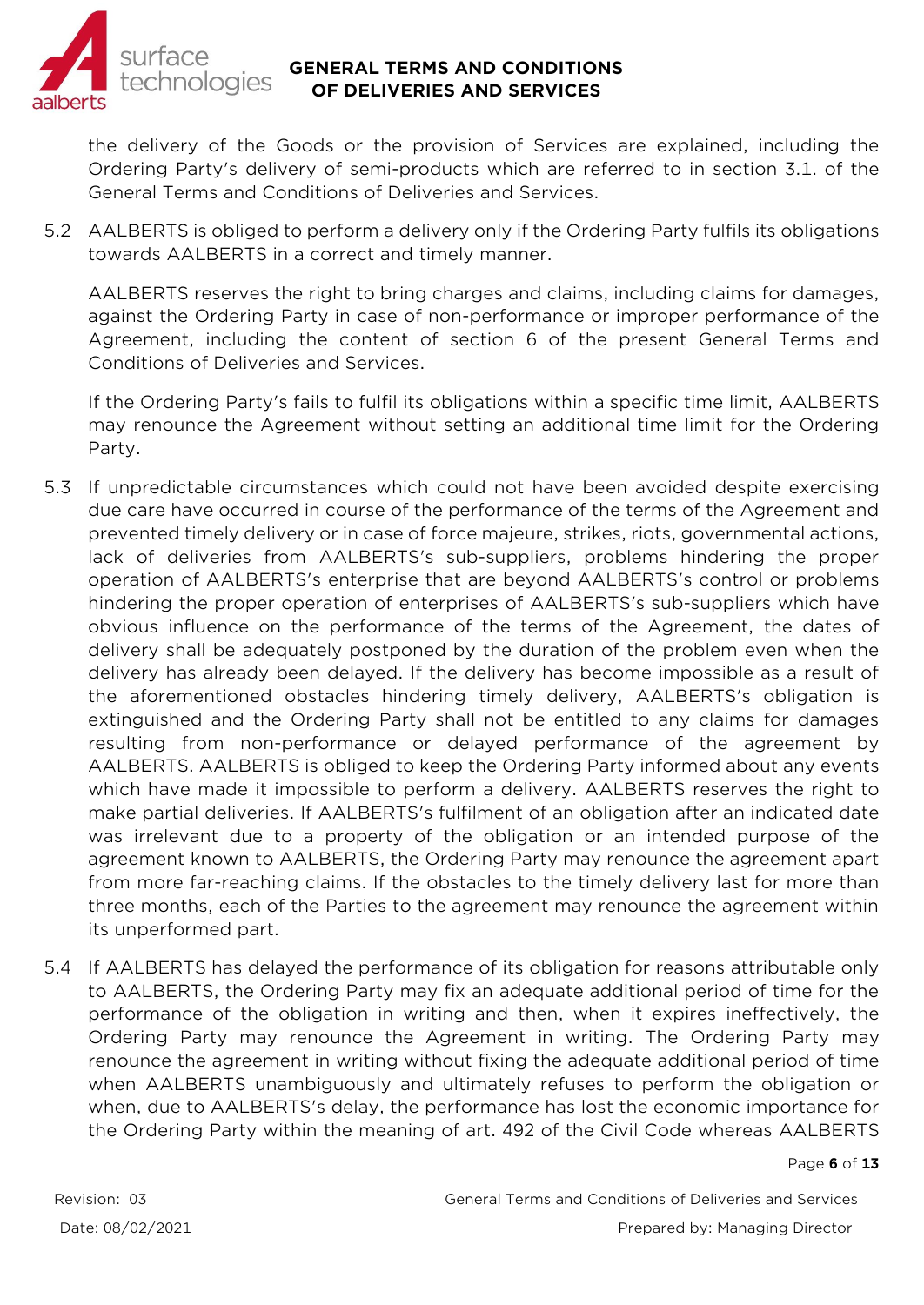

has been aware of the purpose of the Agreement as intended by the Ordering Party or when there exist other special reasons which, after weighing the interests of the Parties, justify an immediate withdrawal from the Agreement. Other statutory rights of the Ordering Party, particularly the right to substitute performance, the right to redress a damage and the right of retention, are excluded.

- 5.5 AALBERTS shall be liable for a damage caused by a delay or impossibility of the performance only if the damage was caused intentionally or by gross negligence of AALBERTS, persons representing it in accordance with the law or persons whose services AALBERTS uses to carry out the Agreement in accordance with the law or a culpable serious breach of essential contractual obligations. In all other cases, the Ordering Party only has the right to renounce the Agreement. If the breach of the contractual obligations was not intentional, AALBERTS shall only be liable for the ordinary consequences of the action or negligence that resulted in the damage. Within those boundaries, the compensation of damages only covers the losses suffered by the Ordering Party whereas it does not cover the benefits which it might have got if the damage had not taken place. The limitations of liability according to the above first sentence and the above second sentence are not applicable in case of damages which result from a risk of loss of life, body injury and damage to health and which are subject to the statutory principles of liability. AALBERTS shall not be liable for indirect or consequential damages.
- 5.6. AALBERTS may refuse to deliver Goods or provide a Service or delay their performance while not being liable in any way and while keeping its right to claim compensation from the Ordering Party if a formal bankruptcy and liquidation procedure or a bankruptcy procedure including the composition agreement option or a liquidation procedure has been initiated.

## **6. Passage of Risk - Shipment - Packaging**

- 6.1 Unless otherwise stated in the Agreement, the delivery shall be defined as "EXW according to Incoterms 2010 - ex works AALBERTS Plant". The delivery and provision site is Aalberts Plant. This definition shall also apply in case when AALBERTS takes over and pays the transport costs or covers them on behalf of the Ordering Party.
- 6.2 If the Parties have agreed on the shipment of the Goods, the risk of an accidental loss or damage of the Subject of Agreement shall pass to the Ordering Party at the earlier of the following moments: when they are handed over to the forwarder, an entity picking up the shipment, forwarded or sent also in case when AALBERTS takes over and pays the costs of transport or AALBERTS covers them on behalf of the Ordering Party. If the shipment is delayed for reasons for which the Ordering Party is liable or for reasons beyond AALBERTS's control, the risk of an accidental loss or damage of the Subject of Agreement shall pass to the Ordering Party at the moment when the Subject of Agreement is made available for the Ordering Party in AALBERTS's plant.
- 6.3. In the event of the Ordering Party's delay in taking over the Subject of Agreement or the

#### Page **7** of **13**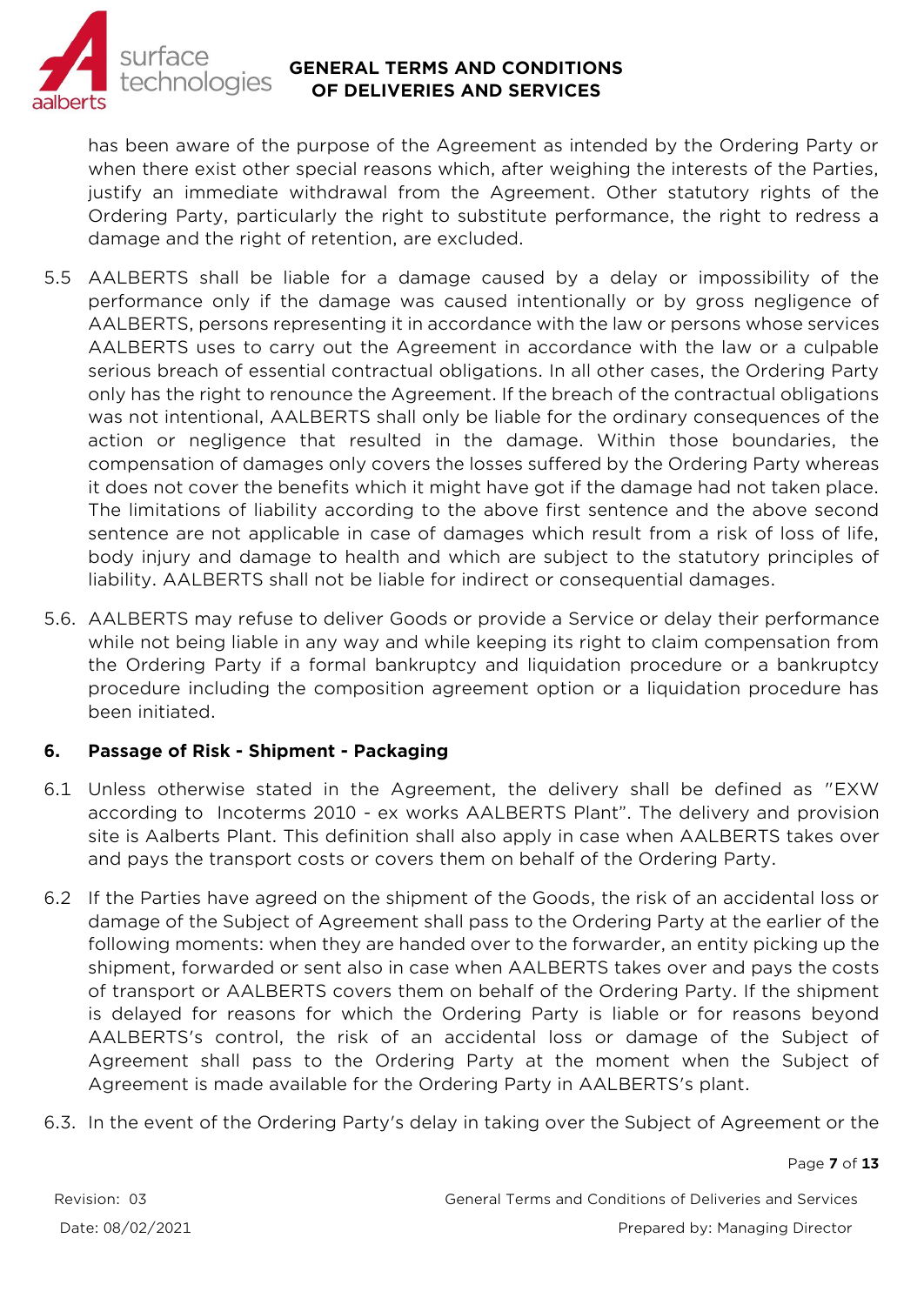

delivery being delayed for reasons within the Ordering Party's control, AALBERTS has the right, at its discretion, to store the Goods at the cost and risk of the Ordering Party, including the right to re-invoice the storage costs and encumber the Ordering Party with them. The Ordering Party shall be liable for all damages borne by AALBERTS due to the delay in taking over the Subject of Agreement

- 6.4. The transport packages are collected by AALBERTS at its corporate office during normal working hours. The costs of recycling are covered by the Ordering Party.
- 6.5. The Ordering Party shall be obliged to inform AALBERTS in writing if it wants the Goods to be insured against the risk of random events on the site of AALBERTS Plant and/or a special type of return transport and/or to be covered with a transport insurance provided that the Ordering Party bears the costs of the aforementioned changes, also when the transport service is performed with the use of AALBERTS's stock.
- 6.6 Apart from the situation in which unpredictable circumstances occur and which is addressed in section 4.3. of the present General Terms of Deliveries and Services, AALBERTS is entitled to make partial deliveries also in the ordinary course of deliveries of Goods or provision of Services on condition that it may be assumed that the partial deliveries do not affect the Ordering Party's legitimate interest.

## **7. Title Retention**

- 7.1 The goods shall remain the property of AALBERTS until the Ordering Party has paid full remuneration for the all supplied Goods (the so-called reserved Goods).
- 7.2 The Ordering Party has the right to resell the reserved Goods in course of its ordinary commercial operation. However, as soon as the Agreement is concluded and without having to conclude additional disposing agreements, the Ordering Party passes to AALBERTS all receivables which result or shall result from the resale to its customers or third persons whether or not the Goods have been sold without processing or after processing up to the amount of AALBERTS's receivables resulting from the invoice (including VAT). The Ordering Party is entitled to collect these receivables also following the assignment to AALBERTS. This is without prejudice to AALBERTS's rights to independently collect the receivables transferred by the Ordering Party. AALBERTS shall be obliged not to start actions to collect receivables if cheques and bills of exchange are not objected, the Ordering Party fulfils its payment obligations from the accrued revenues, is not in arrears with payments and, in particular, no insolvency proceedings have been opened against it and payments have not been suspended. In the above case, AALBERTS may demand that the Ordering Party provides AALBERTS with the information about the receivables that have been transferred and the debtors, all information necessary to have the receivables collected through judicial enforcement and all documents and informs debtors (third parties) about the assignment. If this declaration is cancelled after the receivables from the Ordering Party's debtor have come into existence, it means that this the assignment of this receivable to AALBERTS pursuant

#### Page **8** of **13**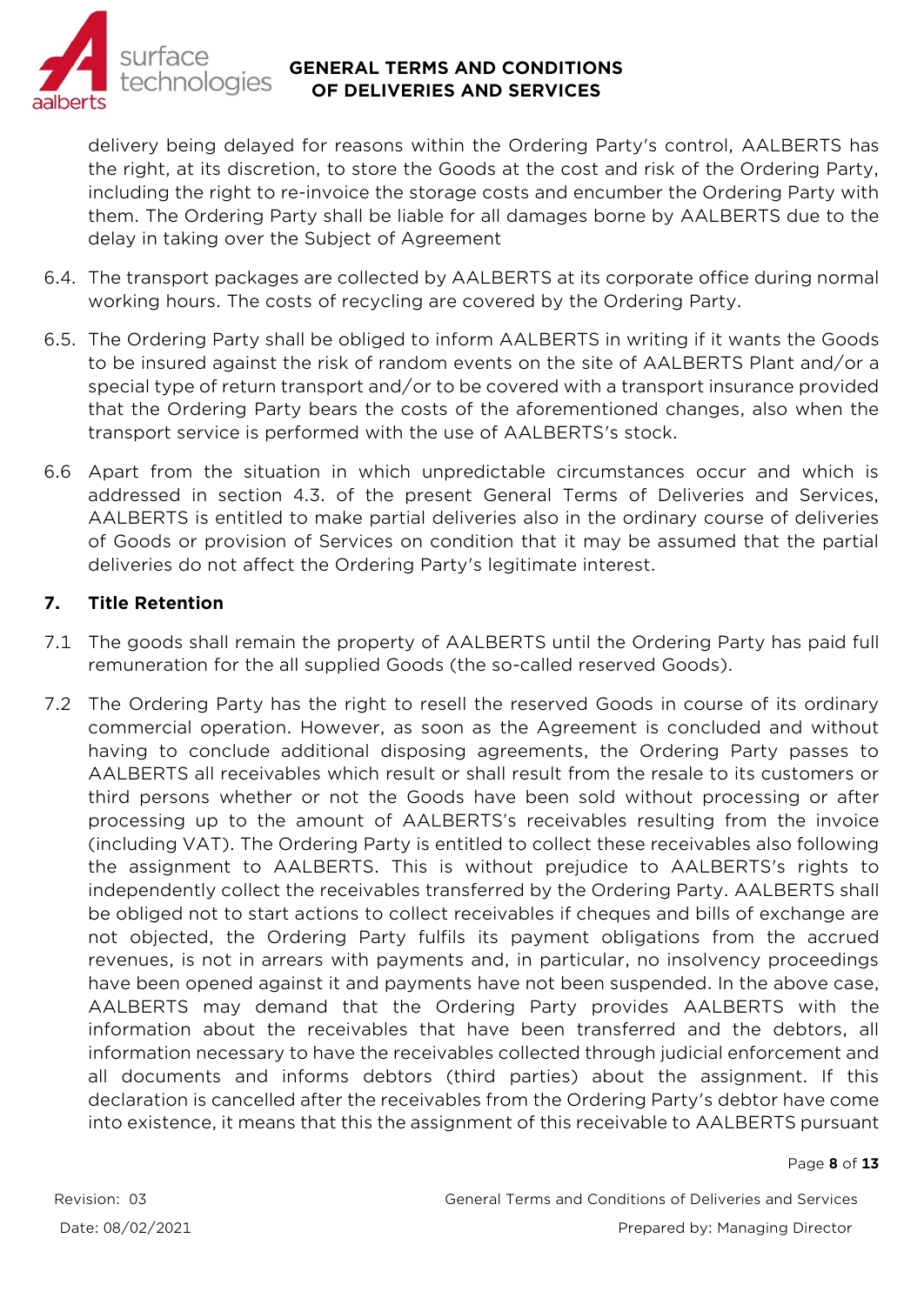

to this section has been accepted.

- 7.3 In case when the reserved Goods supplied by AALBERTS have been processed with other objects or materials which do not belong to AALBERTS, AALBERTS acquires the co-ownership right to the new item equal to the ratio of the value of AALBERTS's reserved Goods to the value of the remaining processed objects that these objects had at the moment they became processed. In case of objects produced as a result of the processing, the same rules apply as in case of the reserved Goods which are supplied.
- 7.4 If the reserved goods supplied by AALBERTS have been mixed or merged in a way which makes it impossible to separate them from items that have not belonged to AALBERTS, AALBERTS acquires the co-ownership right to the item that has been merged or mixed according to the value of AALBERTS's reserved Goods and of the merged or mixed items that these items had at the moment they became merged or mixed. If the Ordering Party's item becomes the main item as a result of the merging or mixing process, the Ordering Party shall be obliged to proportionally assign the co-ownership right to that item to AALBERTS. The Ordering Party shall maintain the so formed co-ownership for AALBERTS. In case of objects produced as a result of a merging or mixing procedure, the same rules apply as in case of the reserved Goods which are supplied.
- 7.5 AALBERTS shall release, upon the Ordering Party's demand, the securities to which it is entitled if the realisable value of the securities exceeds the value of the secured receivables by more than 10%. The choice of securities which can be released by AALBERTS is up to AALBERTS.
- 7.6. The Ordering Party's failure to make due payments in whole or in part for a Service which has already been provided entitles AALBERTS to retain the goods entrusted by the Ordering Party until the payment for the Services which have been performed before and for the recently performed Service has been made. AALBERTS shall not be liable for any damages suffered by the Ordering Party regarding the late dispatch of the Subject of Agreement. Within the same boundaries, the contractual tort liability for damages is excluded.
- 7.7. In case when the payment for the Subject of Agreement has not been made and / or the Goods have not been collected by the Ordering Party within 6 months following the date when AALBERTS provided the Service, AALBERTS is entitled, following the expiry of an additional period that the Ordering Party has been given in writing to collect the Goods, to sell the entrusted Goods on behalf of the Ordering Party. AALBERTS shall not be liable for any damages suffered by the Ordering Party in this regard. Within the same boundaries, the contractual tort liability for damages is excluded. Regardless of the above, AALBERTS is entitled to demand the payment for the Services provided, including the contractual interest or, in case when the agreement does not specify the amount of the contractual interest, the statutory interest.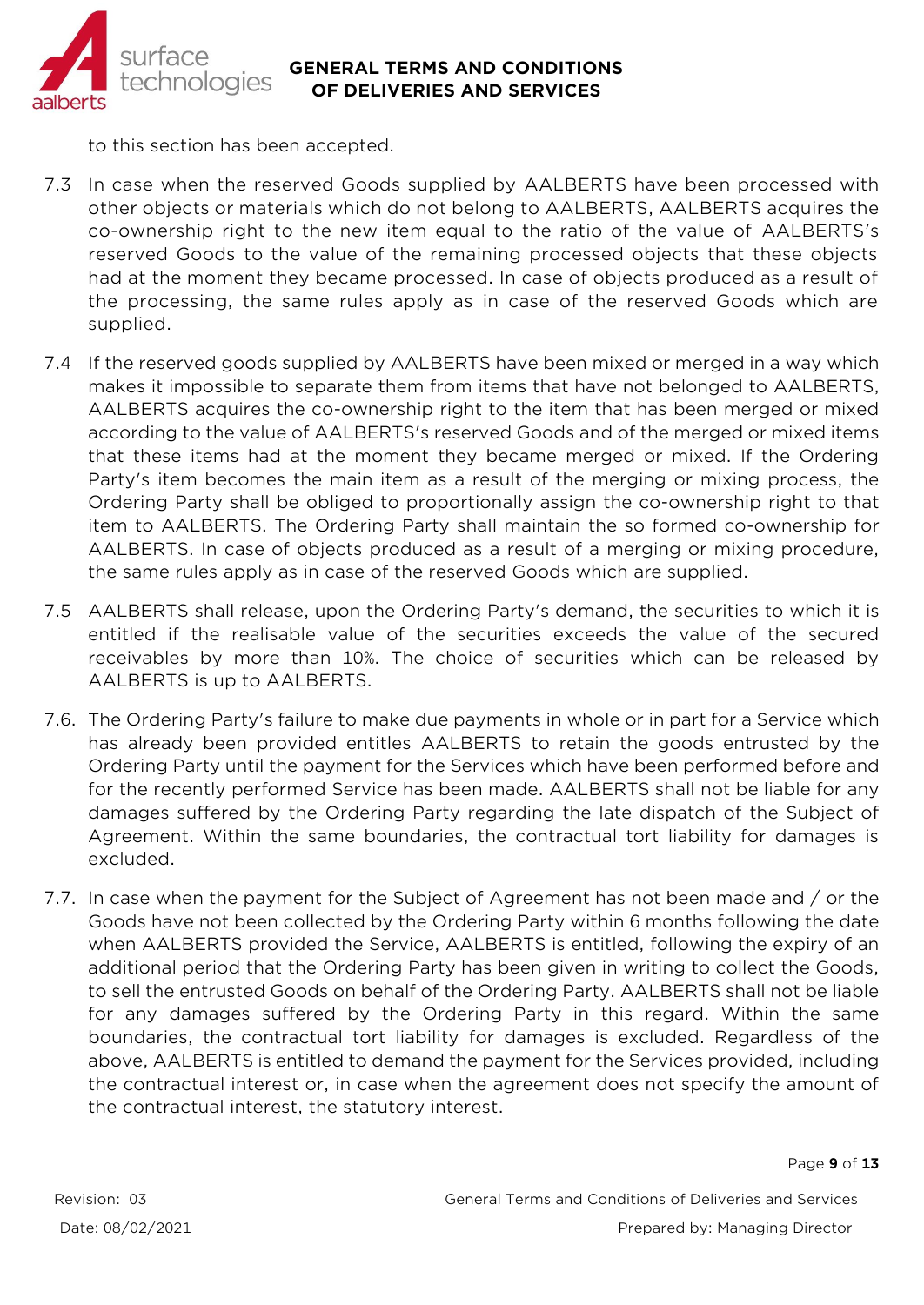

7.8 The amount resulting from the VAT invoice issued to the Ordering Party shall also cover the costs of manufacturing racks and tools necessary to deliver the Subject of Agreement. The racks and tools manufactured or supplied by AALBERTS in relation to the Ordering Party's order shall remain AALBERTS's property. The Ordering Party shall return the tools and racks unaltered at the latest within four weeks following the day of their receipt, without charging AALBERTS with additional costs. The above provisions also apply to containers for chemicals which the Ordering Party is obliged to return to AALBERTS without deterioration, without additional costs being charged to AALBERTS at the latest within four weeks following the date of their receipt.

## **8. Acquisition of Ownership through Treatment or Processing of Provided Objects or Materials**

- 8.1 If the Ordering Party provides AALBERTS with an object for treatment or processing and the value of the treatment or processing performed by AALBERTS is lower than the value of the object provided, AALBERTS acquires a share in the co-ownership right to the item processed equal to the ratio of the value of the treatment or processing carried out by AALBERTS (the final invoiced amount including VAT) to the value that the objects or materials have during the processing.
- 8.2 In case when the objects or materials provided to AALBERTS have been mixed or merged with objects or materials owned by AALBERTS in a way which makes it impossible to separate them, AALBERTS acquires the co-ownership right to the items equal to the ratio of the value of AALBERTS's objects or materials to the value that the mixed or merged items had at the moment they got merged or mixed.
- 8.3 If an object owned by the Ordering Party's became the main item after being merged or mixed, it is agreed that the Ordering Party transfers to AALBERTS the proportional coownership right equal to the ratio of the value of the treatment or processing carried out by AALBERTS (the final invoiced amount including VAT) to the value that the object had while being merged or mixed.
- 8.4 In case of the Ordering Party's objects to which AALBERTS has acquired the coownership right according pursuant to the above provisions, sections 6.1 to 6.5 of the General Terms and Conditions of Deliveries and Services shall apply.

## **9. Mandatory Warranty – Liability for Breach of Obligations**

9.1 If the Order is carried out by AALBERTS based on the Ordering Party's drawings, specifications, models, requirements etc., the Ordering Party bears the risk related to the suitability of the delivered documents for the intended use. Regarding the heat/surface treatment performed, the Ordering Party shall also be obliged to ensure that the information required according to section 3. of the General Terms and Conditions of Deliveries and Services is accurate and complete and it shall also be liable for adapting the plans of the treatment designed to the planned use.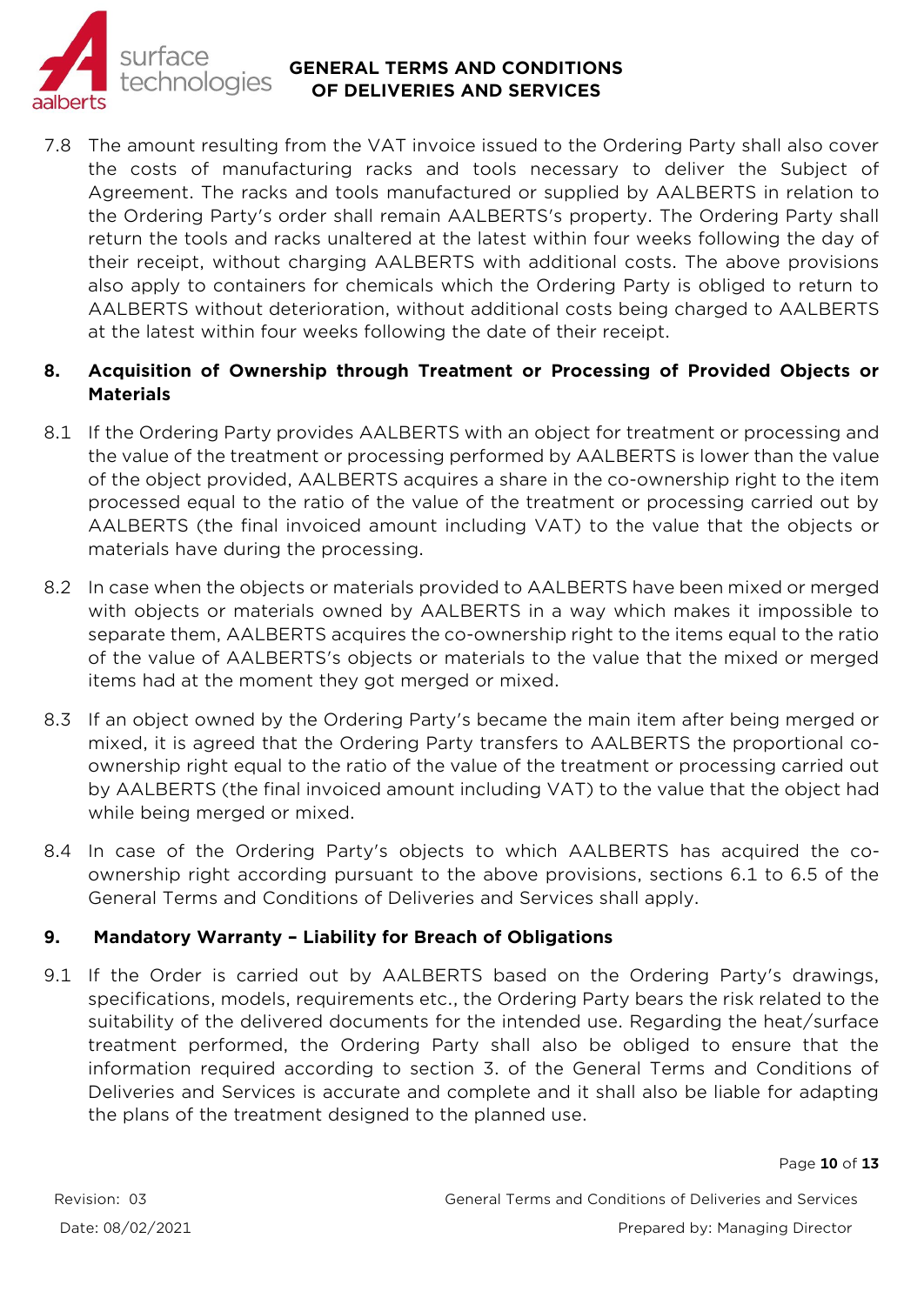

- 9.2 If the heat or heat and chemical treatment done for reasons for which AALBERTS is not liable is not successful for reasons for which the Ordering Party is responsible or which were under its influence, and AALBERTS did not know or could not know about the hidden defects or unsuitability of the objects being treated before the heat or heat and thermal treatment or it was not able to discover them, or if the properties of the materials used, the shape, surface finish or condition of the objects supplied and treated made the heat/surface treatment impossible, of which AALBERTS was not aware or could not have been aware, the Ordering Party shall be obliged to make a payment for the treatment. The costs of required additional treatment shall be settled separately.
- 9.3 The mandatory warranty rights resulting from physical defects expire after a year following the day when the Goods were dispatched to the Ordering Party in a way consistent with the Agreement. The above provision does not apply to claims for damages resulting from a risk of loss of life, body injury and damage to health as well as claims for damages resulting from intentional behaviour or gross negligence of representatives or persons whose services AALBERTS uses to carry out the Agreement with the Ordering Party. They are subject to a period of limitations prescribed by law. The beginning date of the limitation is governed by statutory regulations.
- 9.4 The Ordering Party loses its mandatory warranty rights resulting from physical defects if it fails to inform AALBERTS in writing about a defect within one month after the defect is found. In case when quantitative complaints have been made and/or evident defects such as e.g. mechanical damages, cracks or scratches have been found, the information about the defect should be included in the document confirming that the Subject of Agreement has been taken over from AALBERTS, failing which the right to make claims resulting therefrom shall be lost. If it has been agreed with the Ordering Party that samples shall be delivered or tested, a complaint due to defects shall be excluded if the Ordering Party was able to detect them before or during the delivery or testing of the samples with due diligence.
- 9.5. The information about a detected defect should contain an accurate description of a nonconformity or a defect, proven by trustworthy reports on metallographic tests or other documents confirming that the non-conformity or the defect has unambiguously occurred.
- 9.6 The Ordering Party shall be obliged to make it possible for AALBERTS to check the reported defect in place where the object is located at the moment when the defect is reported. The AALBERTS's liability does not cover defects caused by the Ordering Party or third persons if these persons have carried out unauthorised modifications or incorrect repairs.
- 9.7 If the Agreement is a contract for specific work, when physical defects have occurred in the Subject of Agreement that are due to the Subject of Agreement being improperly or incorrectly made by AALBERTS, AALBERTS shall remove the defects free of charge and in case when it cannot be done with the materials supplied to AALBERTS by the Ordering

#### Page **11** of **13**

Revision: 03 General Terms and Conditions of Deliveries and Services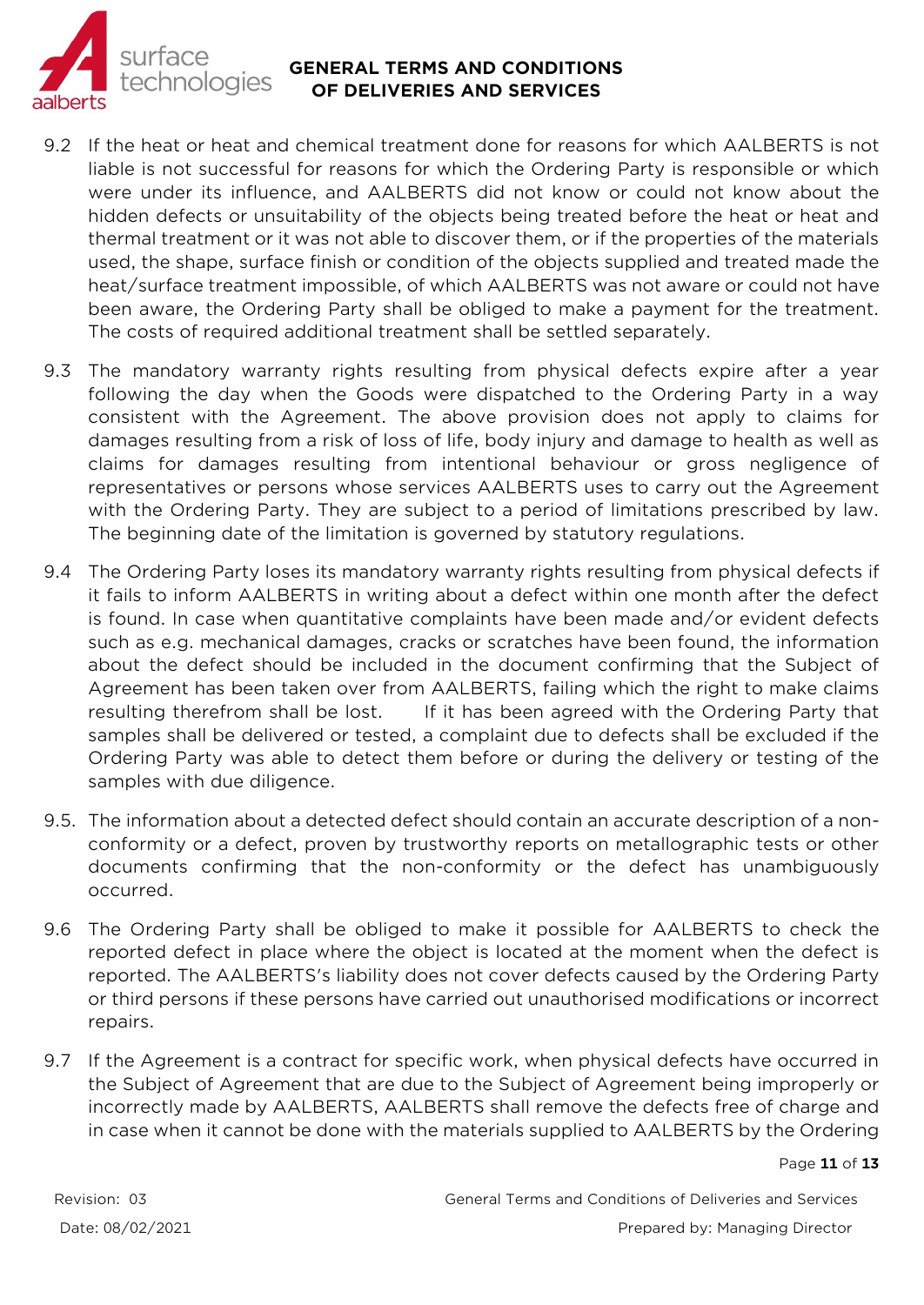

Party, AALBERTS shall return the amount equivalent to the amount that has been paid by the Ordering Party based on an issued VAT invoice to the Ordering Party. If the Agreement is a contract of sale, when physical defects for which AALBERTS assumes responsibility have occurred in a sold item, AALBERTS shall be entitled to remove the defect or replace the Goods at its discretion. If the Subject of Agreement is neither repairable nor replaceable, the Ordering Party has the right, at its discretion, to reduce the fixed purchasing price or the Service costs (reduction) or to renounce the Agreement.

- 9.8 In case when contractual obligations other than the defects of the Subject of Agreement have been breached, for which AALBERTS is liable, the Ordering Party is entitled to terminate the agreement or renounce the agreement pursuant to the statutory regulations.
- 9.9 AALBERTS shall be liable for damages resulting from a culpable risk to human life, body injury and damage to health in compliance with the statutory regulations.
- 9.10 AALBERTS shall also be liable for damages resulting from intentional behaviour or gross negligence, including the intentional behaviour or gross negligence of its own legal representatives or persons whose services AALBERTS uses to carry out the agreement. AALBERTS shall also be liable for damages resulting from culpable infringement of basic contractual obligations. If the infringement of the contractual obligations was not intentional, AALBERTS shall be liable only for the normal consequences of the action or negligence that resulted in the damage. Within those boundaries, the compensation of damages only covers the losses suffered by the Ordering Party whereas it does not cover the benefits which it might have got if the damage had not taken place.
- 9.11 Unless explicitly stated otherwise, the liability of AALBERTS is excluded. In particular, the statutory warranty provided by AALBERTS shall not cover the quality of production processes and the quality of the final products for which the Goods delivered by AALBERTS shall be used, or the natural wear of the Goods treated by AALBERTS. AALBERTS's liability also does not cover the destruction or damage of the Goods while the Service is being carried out if these damages have been caused by reasons beyond AALBERTS's control, particularly including material defects or non-conformities of the Ordering Party's documentation provided to AALBERTS. The mandatory hazardous product liability regulations shall not be violated.

#### **10. Joint and Several Liability**

- 10.1 AALBERTS is jointly and severally liable for damages only if it is required by the mandatory legal regulations. AALBERTS excludes its liability within the remaining scope.
- 10.2 AALBERTS's liability pursuant to section 9.1 shall also be limited when the Ordering Party demands repayment of expenditures in place of the claim for damages.
- 10.3 If AALBERTS's liability for damages is excluded or limited, it shall also apply to the personal liability of AALBERTS's employees and collaborators (including contractors),

Page **12** of **13**